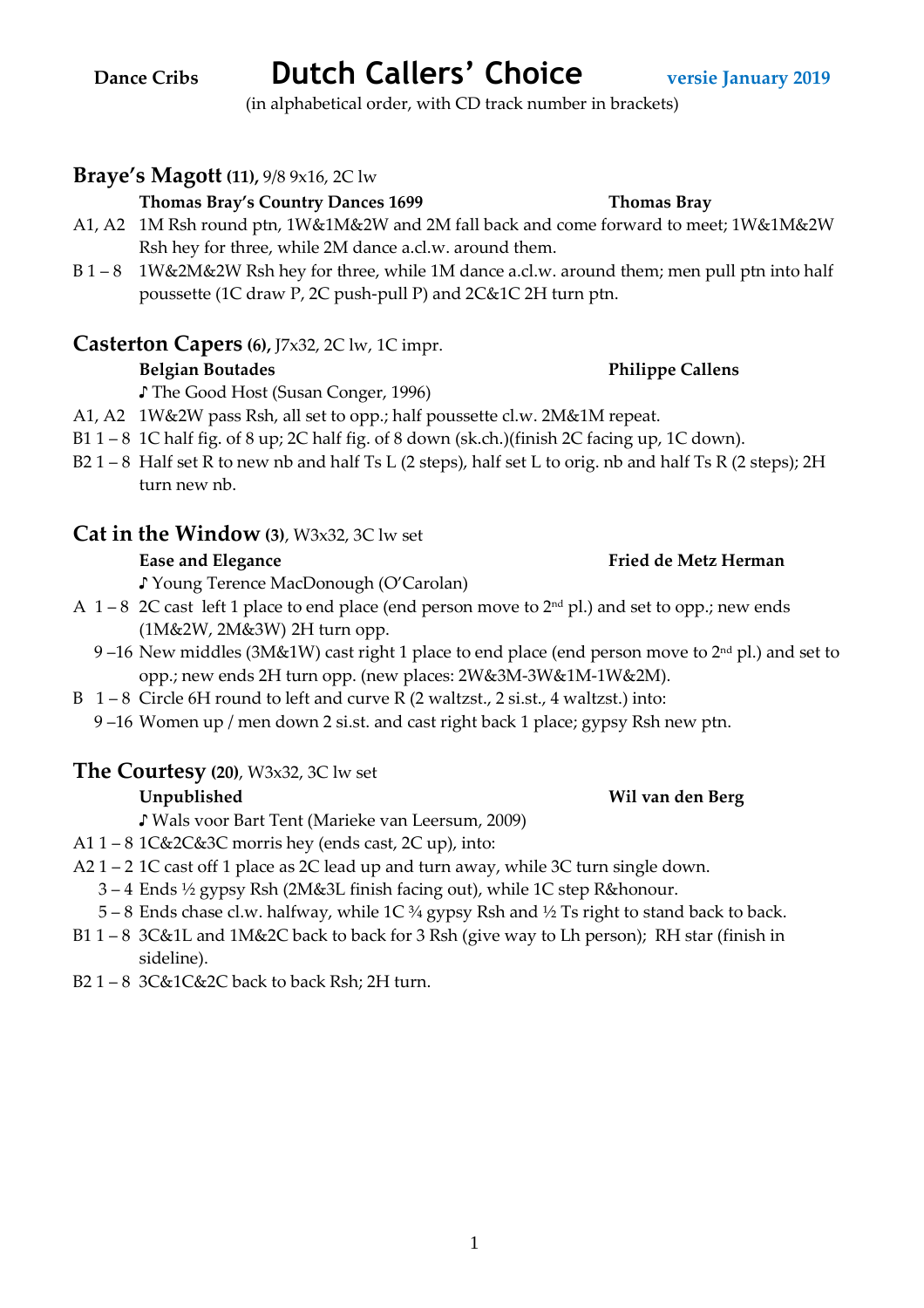# **The Cowslip (Sawdl Y Fuwch) (4)**, R3x48, 3C lw set

♪ Sawdl Y Fuwch (Edward Jones, 1794)

**Something Old, Something New Pat Shaw Pat Shaw** 

www.patshaw.info/

- I:
- A1, A2 All lead up and fall back (inside hands); 1½ 2H turn. Repeat down.
- B1 1 8 1M&3W set forward to each other and fall back 4 st.; 1M&2W and 2M&3W quick RH turn and all quick LH turn ptn (sk.ch?) into:
	- 9 –16 1W&1M&2W and 2M&3W&3M Rsh hey for three (walk).
- B2 1 8 Men (followed closely by ptn) Lsh hey for three (2C finish impr.).

9 –16 1C&2W and 2M&3C circle 3H round to left 2 or 3 times (proper) and quick 2H turn ptn.

- II:
- A1, A2 Side Rsh; back to back Rsh. Side Lsh; back to back Lsh.
- B1 1 8 1W&3M set forward to each other and fall back 4 st.; 1W&2M and 2W&3M quick LH turn and all quick RH turn ptn (sk.ch.?) into:
	- 9 –16 1M&1W&2M and 2W&3M&3W Lsh hey for three (walk).
- B2 1 8 Women (followed closely by ptn) Rsh hey for three (2C finish impr.).
- 9 –16 1C&2M and 2W&3C circle 3H round to left 2 or 3 times (2C impr?) and quick 2H turn ptn to own side.

III:

- A1, A2 RH turn; cross over Rsh and Ts left. LH turn; cross over Lsh and Ts right.
- B1 1 8 2C set forward and fall back 4 st; 1M&2W and 2M&3W quick RH turn and then 1W&2M and 2W&3M quick LH turn (sk.ch.?)(proper) into:
	- 9 –16 2C pass Lsh for Rsh hey for three on opp. side (walk)(2C impr.).
- B2 1 8 1C&2C&3C under and over (2C start with arch to top).
	- 9 –16 1C&2C&3C circle 6H round to left and quick 2H turn ptn to own side. *www.dancekaleidoscope.org.au/dance.html*

# **Errol on the Green (18)**, R6x32, 3C lw set

## Pat Shaw Collection of Dances Pat Shaw

www.patshaw.info/

♪ Errol on the Green (Traditional / Pat Shaw, 1972)

- A1 1 8 1C&2C&3C Morris hey (=1C&3C start casting), into 1C cast off 1 place and 2C dance up (2C face out/down, 3C face out/up).
- A2 1 8 2C&1W and 1M&3C Lsh hey for three across (finish 213 in sideline).
- B1 1 8 1C set forward diag.R to 1<sup>st</sup> crn and quick RH turn; 1C  $\frac{3}{4}$  LH turn ptn and Ts right.
- B2 1 8 1C set forward diag.L to  $2^{nd}$  crn and quick LH turn; 1C  $\frac{3}{4}$  RH turn ptn and lead down 1 place to face out in 3rd place (3C casting up).

# **Familiar Quotations or Bartlett House Revisited (7)**, W4x32, 4C lw set, 1C&3C impr.

- **Dances from Barnes Two / Sharon Green´s Dances Sharon Green**  www.greenerywest.net/Dance\_Pages/Dance\_Pages.html ♪ Lillihammer Walz (Jonathan Jensen, 1996)
- A 1 8 In fours: men cast right 1 place, while ptn cross over to follow, pass ptn Rsh in sidelines (all face out); lead ptn out (setting), wheel half way around (men backw.).
	- 9 16 Women repeat: cast right 1 place, while opp. man cross over to follow, pass Rsh in sidelines (face out); lead opp. out (setting), wheel half way around (women backw.)(2143, 2&4 impr).
- B 1 8 Single file for 8 halfway round;  $3C&4C$  (top)  $\frac{1}{2}$  RH star,  $3C&1C$  (centre)  $\frac{1}{2}$  LH star.
- 9 16 3C&2C (bottom) ½ RH star and all Ts right; 4C&1C and 2C&3C circle 4H round to left.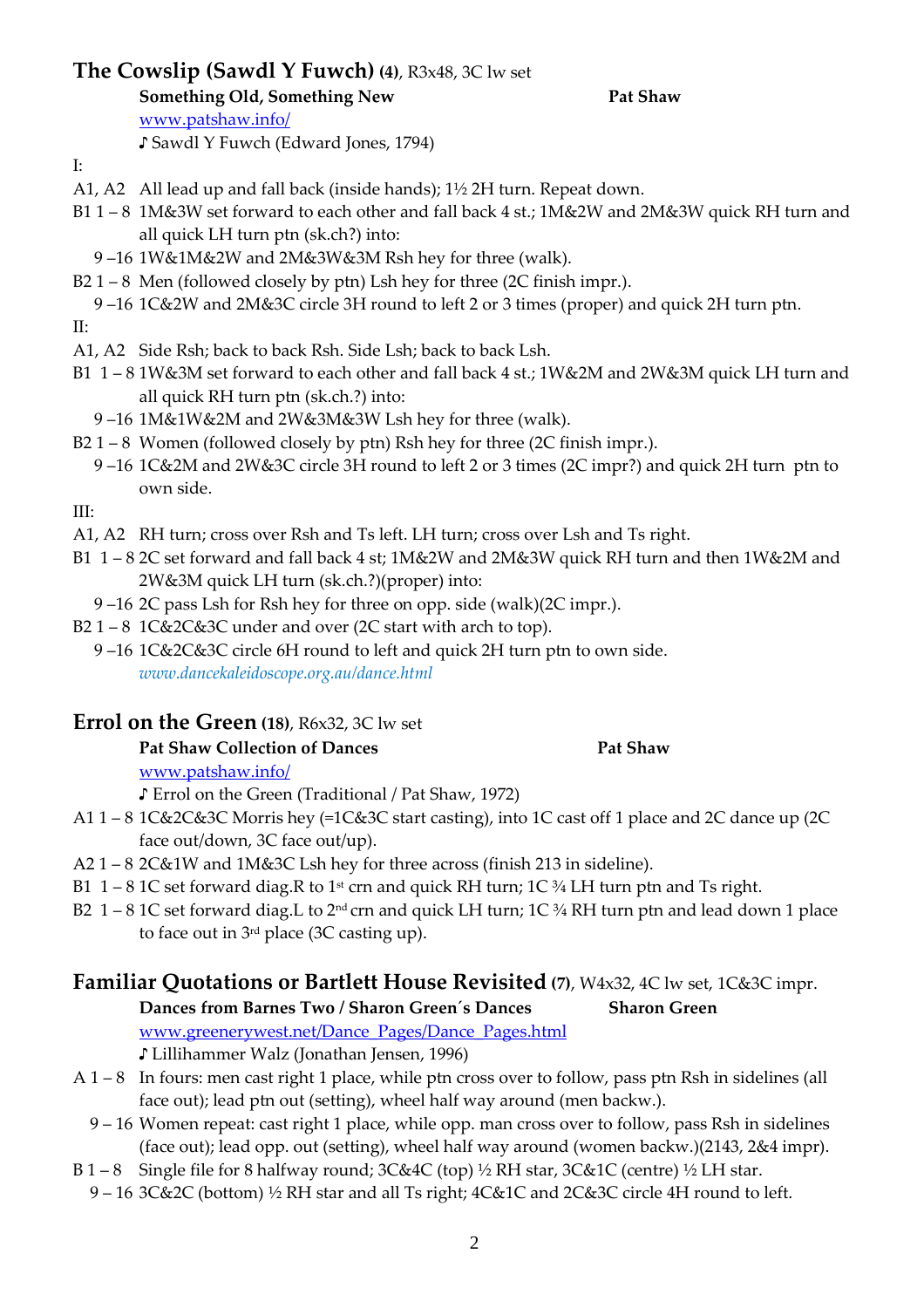## **The Jogger (1)** (based on Mr. Lane's Maggot), R6x32, 3C lw set **Unpublished Wil van den Berg**

♪ Mr. Lane's Maggot (John Playford, 1695, www.izaak.unh.edu/nhltmd/indexes/dancingmaster/)

- ♪ De Hardlooper met de degens (HBL 396, www.simonplantinga.nl/hbc.html)
- A1 1 8 1C set and cast off 1 place (2C up); lead down between 3C and cast up to  $2<sup>nd</sup>$  place.
- A2 1 8 3C set and cast up 1 place (1C down); lead up between 2C at top and cast off to  $2<sup>nd</sup>$  place  $(231)(3C$  face down and  $1C$  up).
- B1 1 8 3M&1M 1/2 turn RH, as 3W&1W 1/2 turn LH and all set (2C&1C facing down-up); top men 11/4 LH turn and women 1¼ RH turn, while 3C 2H turn (all finish facing up, 1C between 2C in line of four and 3C below them with inside hands joined).
- B2 1 8 All up a double and set; 1C cast to  $3<sup>rd</sup>$  place, while 2C&3C fall back (2C to meet ptn) and 2C&3C lead up (ready to start again).

# **Little Farmer's Wife (19)**, J7x28, 2C lw, 1C impr., db. prog.

# **Anders van Anders Taco A. Sikkema**

♪ Het Boerinnetje (T.E. Halbertsma, 1922?)

- A 1 6 Men moving forward ready to pass ptn Rsh, all diag. Rsh hey for 4 halfway+a bit (finish in sideline progressed).
	- 7 12 Women moving forward ready to pass ptn Rsh, all diag. Rsh hey for 4 halfway+a bit (home: 1C facing down, 2C up with inside hands joined).
- B 1 16 Couples slip left and back (passing Rsh); circle 4H round to left with next C (end C 1½ 2H turn ptn). Repeat.

# **Menuet van Händel (5)**, W3x32, 3C lw set

## **English or Double Dutch III** Cor Hogendijk

♪ Watermusic (G.F. Handel)

- A 1 –16 All set and Ts right, circle 6H to left halfway. Repeat.
- B 1 8 Lines 2 side steps down and 1C followed by others cast down and lead up to place, into:
- 9 16 1C&2C Ts (women R, men L) and 1C cast off 1 place as 2C 2 side steps up, while 3C 2H turn (4 bars); 2C 2H turn, while  $1C&3C \frac{3}{4}$  rights & lefts.

# **Old Noll's Jig (8)**, J7x32, 2C lw

www.izaak.unh.edu/nhltmd/indexes/dancingmaster/ https://archive.org/details/countrydancebook6shar

♪ Old Noll's Jig (John Playford, 1703)

- A1 1 8 1C Ts right crossing over and set to ptn; 1C cast off 1 place (2C up).
- $A2 1 8 2C$  repeat (home, improper).
- B 1 8 1C&2C RH star; LH star.
	- 9 –16 1C half fig. of 8 down and cross Rsh (jump at end b4); 1C cast off 1 place as 2C lead up, 2C&1C half 2H turn.

# Interpretation **Philippe Callens**:

A1&2 No Ts.

- B 9 12 1C half fig. of 8 down.
	- 13 –14 1C&2C step-swing balance R and L.
	- 15 –16 1C cast off 1 place as 2C cross up with RH.

# Country Dance Book VI John Playford/Cecil Sharp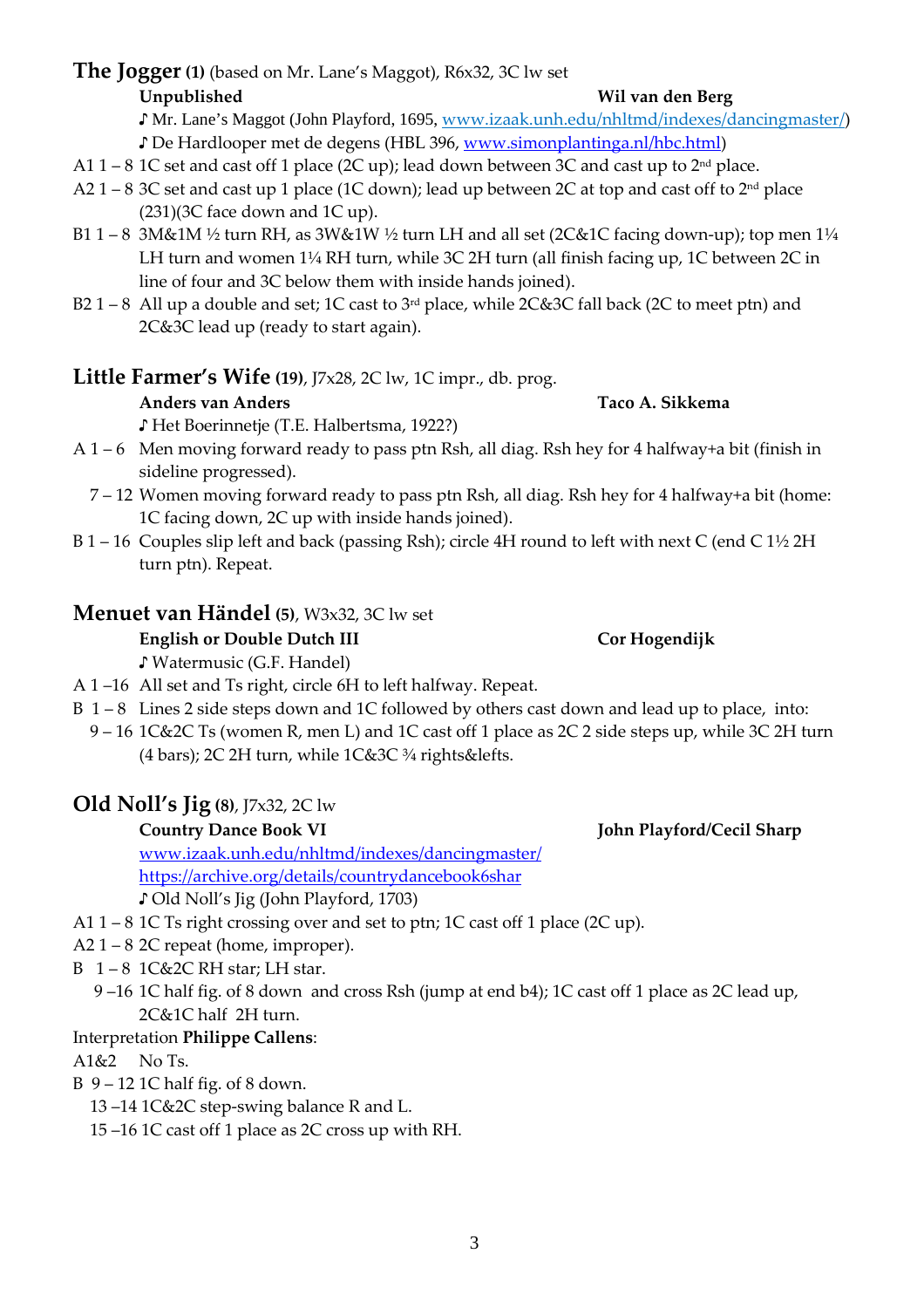# **Our English Dancing Master (12)**, R/J7x32, 2C lw, 1C impr.

## **Triple Dutch Cor Hogendijk**

♪ Wodka / Beerenburger (Cor Hogendijk, 1977?)

- A 1 16 1C&2C back to back ptn; pass ptn Rsh and pass nb backward Rsh. Repeat.
- B 1 8 1C&2C RH star (keep hold), balance in&out and Ts right.

9 – 16 1C&2C LH star; set to ptn and (men casting) pass nb Rsh (women curve right).

**The Pursuit (9)**, R7x32, 2C lw

### The Road to Ruin **Islam Shaw** *John Playford/Pat Shaw John Playford/Pat Shaw* Another Look at Playford **Pat Shaw Pat Shaw**

♪ The Pursuit (John Playford, 1713, www.izaak.unh.edu/nhltmd/indexes/dancingmaster/)

- A1 1 8 1M crossing over to give Rsh to 2W, hey for three with 1W&2W and 1M cast off (2M up).
- A2 1 8 1W crossing over to give Lsh to ptn, hey for three with 2M&1M and 1W cast off (2W up).
- B1 1 8 1C lead down and cast up (round new 2C), while 2C move up and lead down; 2C&1C 2H turn ptn.
- B2  $1 8$  1C fig. of  $8$  up (or  $2C&1C$  db. fig. of  $8$ ).

# **The Queen of Sheba (17)**, R3x32, 4C lw set, 1C&3C impr.

# **Maggot Pie** M. Heffer & W. Porter/B. Jones

♪ The Arrival of the Queen of Sheba (G.F. Handel)

- I  $1-8$  Lead up and fall back; all gypsy Rsh with nb.
- 9 16 Lead down and fall back; all gypsy Lsh with nb.
- 17 24 1C&2C and 3C&4C RH star; centre C's LH star as ends chase cl.w. halfway.
- 25 32 4C&2C and 3C&1C RH star; centre C's LH star as ends chase cl.w. halfway (men face out).
- II 1 8 All forward a double (women follow ptn) and fall back; all gyp Rsh with nb (women face out).
- 9 16 All forward a double (men follow ptn) and fall back; all gyp Lsh with nb.
- 17 24 Ends ¾ turn RH (arch) into line of four (1-2), the others cl.w. 1x round through arches(3-8), arches  $\frac{1}{4}$  turn RH(7-8).
- 25 32 Centres ¾ turn RH with nb (arch) into line of four across (1-2), the others cl.w. 1x round through arches(3-8), arches 1/4 turn RH(7-8).
- III  $1 8$  Ends with ptn and centres at sides lead out and fall back; all gyp Rsh with nb.
- 9 16 Lead nb diagonally out and fall back; all gyp Lsh with nb (keep facing).
- 17 24 Rsh hey for four in sideline 5 places (past 4 persons) and ½ turn 2H with ptn (face same nb).
- 25 32 Repeat.

# **Richmond Ball (1)**, R6x32, 2C lw

# **A Choice Collection of Country Dances J. & W. Neal**

♪ Mr. Lane's Maggot (John Playford, 1695, www.izaak.unh.edu/nhltmd/indexes/dancingmaster/)

- ♪ De Hardlooper met de degens (HBL 396, www.simonplantinga.nl/hbc.html)
- A1 1 8 1C set and cast off below 2C; 1C lead between next C and cast up round them.
- A2 1 8 1C set and cast off round same C below; lead up to top and cast into 2nd place (2C up).
- B1 1 8 2W&1M RH turn; 2M&1W RH turn (into line of four facing up, 1C in middle).
- B2 1 8 Fall back a double and come forward; 1C cast off assisted by 2C.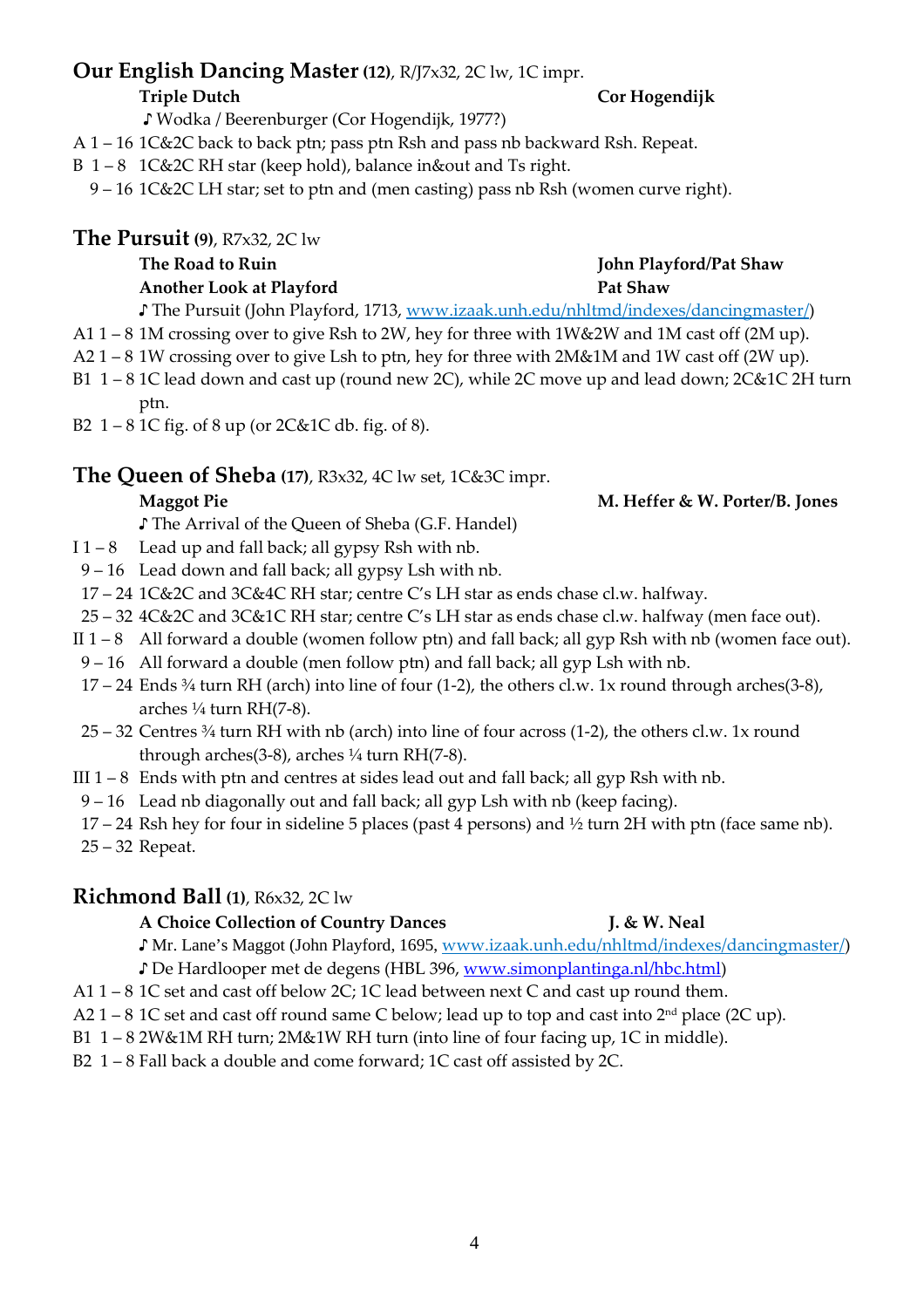# **Road to Jaap and Dini (13)**, 6/8 7x32, 2C lw, 1C impr.

## **Triple Dutch Cor Hogendijk**

♪ Zealand (John Playford, 1726, www.izaak.unh.edu/nhltmd/indexes/dancingmaster/)

♪ De Haerlemmerdijk (HBL 172, www.simonplantinga.nl/hbc.html)

- A1 1 8 1C&2C back to back with nb; circle 4H to left halfway and  $\frac{1}{2}$  2H turn ptn.
- A2 1 8 2C&1C back to back ptn; circle 4H to left halfway and ½ 2H turn nb (women finish in centre).
- B1 1 8 Women cross Rsh and immediately men cross Lsh (2 ch.of st.) and women cross back Rsh, men Lsh (4 walk.st.); 2C&1C set to ptn and ½ turn RH.
- B2  $1 82C & 1C RH$  star; LH star (2 change of st.+4 walking st. twice).

**Rubies and Garnets (10)**, 4/4 6x24, set of 2 trios facing (1M&ptns on "men's" side)

# The Naked Truth.... **Fixable 1 and Truth...** Fried de Metz Herman

- ♪ Waar dat men zich al keert… (Adriaen Valerius, 1626)
- I:
- A1,A2 2M&opp.women forward to each other and back; 1M&opp.women repeat.
- B1 1 8 Those who can pass Rsh diag. right and Ts left; pass Lsh diag. left and Ts right (new poss.).
- B2 1 8 All women RH star (into:); LH star with ptn (same new pos.: 2 places a.cl.w.; men at left end of line).
- II:
- A1,A2 Side Rsh with RH-ptn (on side); side Lsh with LH-ptn (opp.).
- III:
- A1,A2 (Men at right end of line) arm R with RH-ptn (opp.); arm L with LH-ptn (on side).

## **The Runner** (1) (based on Mr. Lane's Maggot), R6x32, 3C lw set

## **Unpublished Wil van den Berg**

♪ Mr. Lane's Maggot (John Playford, 1695, www.izaak.unh.edu/nhltmd/indexes/dancingmaster/) ♪ De Hardlooper met de degens (HBL 396, www.simonplantinga.nl/hbc.html)

- A1 1 8 1C followed by 2C cast off 1 place and lead down between 3C; cast up and lead up and 1C cast off to 2nd place.
- A2 1 8 3C followed by 1C cast up and lead up between 2C at top; cast off and lead down and 3C cast up to  $2<sup>nd</sup>$  place  $(231)(1C)$  face out).
- B1 1 8 3M&1M ½ turn RH, as 3W&1W ½ turn LH and all set (2C&1C facing down-up); top men 1¼ LH turn and women 1¼ RH turn, while 3C 2H turn (all finish facing up, 1C between 2C in line of four and 3C below them with inside hands joined).
- B2 1 8 All up a double and set; 1C cast to  $3<sup>rd</sup>$  place, while 2C&3C fall back (2C to meet ptn) and 2C&3C lead up (ready to start again).

# **Scheresliep (The Knife Grinder) (21)**, R6x21, originally 4C round and 4 times through **English or Double Dutch III** Cor Hogendijk

♪ Komt vrienden in het ronden (Traditional Dutch)

- I:
- A1,A2 In ring balance back (step, close) and circle left; balance back and circle right.
- B 1 13 Set to ptn and Ts right; grand chain 2 hands (R,L)(5-6), turn RH next (7-8), start with same person grand chain 2 hands (R,L)(9-10), swing ptn with crossed hands (11-13).
- II: Sharp-siding.
- III: Balance back and arming.
- IV: Repeat I.

NB In big circle: each time a new ptn. Other possible figures: back to backs, gypsies, Shaw-siding...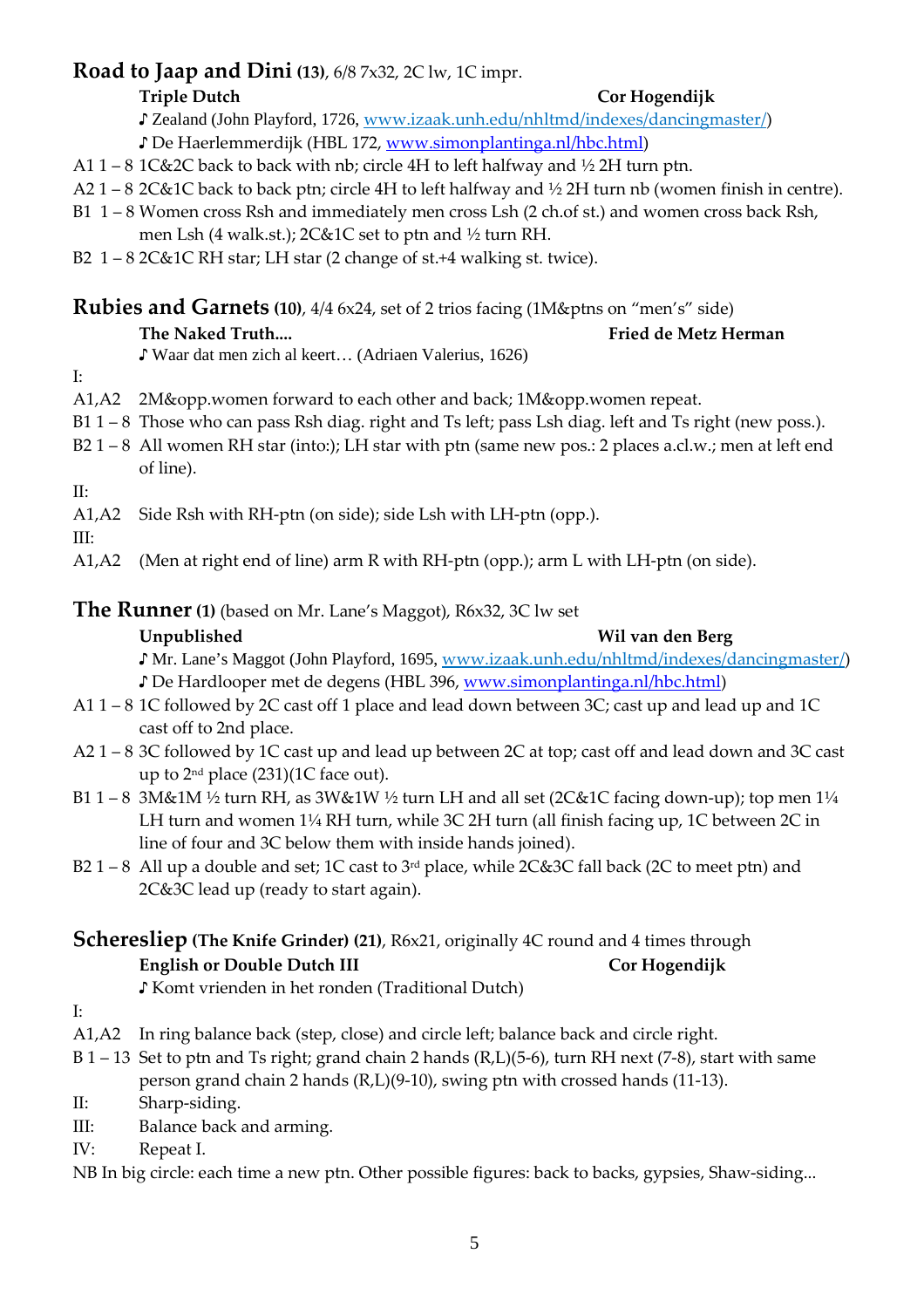# **Simple Gifts (14)**, 4/4 9x16, 2C lw (4 steps/b)

## **Not Quite Shaw Heidi Laufman Heidi Laufman**

♪ The gift to be simple / Shakers Follow-on (Traditional, Pat Shaw)

- A 1 4 1C&2C Sharp-siding ptn twice.
- 5 8 1C down the middle and turn as C; lead up the middle (impr.) and cast off 1 place (2C up).
- B 1-4 2C&1C ladies' chain across and back.
	- 5 8 1C Petronella turn: ¾ Ts right diag. forward (setting) and set to ptn in centre; repeat to own side.

**A Simple Gift (14)**, 4/4 9x16, Double circle (men inside, facing partner, 4 steps/b)

**https://whatzon.info/dances/all-dances/ecd/victor-skowronski Victor Skowronski**  ♪ The gift to be simple / Shakers Follow-on (Traditional, Pat Shaw)

- A  $1 2$  A double ccw and back.
	- $3 4$  A double cw and back (end facing ptn)
	- 5 6 Back and forward a double.
	- $7 8$  Ptn 2H turn
- $B$  1 2 LH turn on L diagonal.
	- 3 4 Ptn slow set and honor, R&L.
	- $5 6$  RH on R diagonal.
	- 7 8 Ptn gypsy R, moving on one place ccw to face L diagonal (new ptn).

# **The Spanish Farmers' Dance (2 & 15)**, 4/4 3x36, 3C lw set, 2C impr.

**New Wine in old Bottles Pat Shaw** 

www.patshaw.info/

♪ De Spaensche Boere dans (HBL 351, www.simonplantinga.nl/hbc.html)

## I:

- A1 1 8 Lead up and fall back; circle 6H to left halfway.
- A2 1 8 Lead down and fall back; circle 6H to right halfway.
- B1 1 –10 Men circle 3H to left halfway (1-2) and turn R about and slightly push nearest woman straight (not diag.) out (3-4) and pull her back into set (5-6); set and cross over Rsh with quick left about turn (7-10).

B2 1 –10 Women repeat, but circle right halfway and turn L about (new pos.: 3,2 imp.,1).

## II:

A1, A2 Side Rsh; circle 6H to left halfway. Side Lsh; circle 6H to right halfway.

B1 1 –10 Men (2M face up) Rsh hey for three (double step)(1-6); set and cross as in I.

B2 1 –10 Women (2L face down) Lsh hey for three (db. step)(1-6); set and cross as in I (pos.: 3,2 imp.,1). III:

A1, A2 Turn RH; circle 6H to left halfway. Turn LH; circle 6H to right halfway.

B1 1 –10 Men RH star halfway (1-2) into turn LH nearest woman (3-6); set and cross as in I.

B2 1 –10 Women LH star halfway (1-2) into turn ptn RH (3-6); set and cross as in I.

# **Two Pillows (16)**, J7x32, 2C lw, 1C impr.,

# **Unpublished Marieke van Leersum**

♪ Marieke's Jig (Marieke van Leersum, 2008)

- A1 1 8 All set to nb and quick mirror turn (1C start in, 2C out), into; 1C&2C half double fig. of 8.
- A2 1 8 1C&2C set and quick RH turn ptn; 1C&2C half single file cl.w. to face next nb (progressed).
- B1 1 8 1C& new 2C back to back Lsh in sideline; same 4 LH star, into:
- B2 1 8 Old 2C&1C gypsy Rsh in sideline (ladies finish turning right to face ptn); 2C&1C swing ptn.